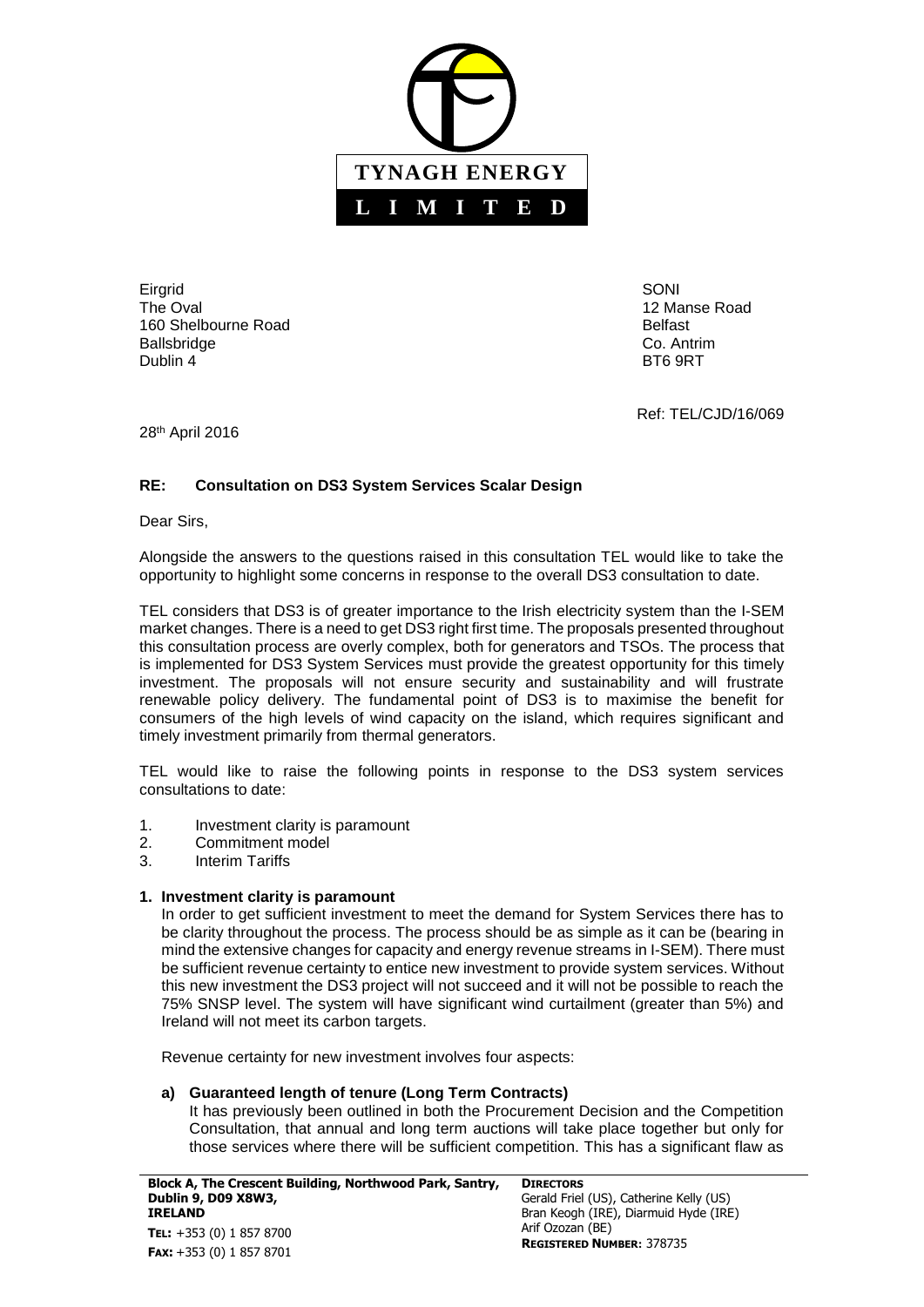

some services may be deemed competitive prior to others and the auctions will then take place in different years. Investors who need to have a return across a number of services will be commercially constrained from participating in these limited auctions. Therefore, they will not be able to avail of long term contracts.

The DotEcon paper suggests packaged bids and separating the short and long term auctions. This is a good starting point but we would suggest going further. The short term auctions should only occur when there is deemed to be sufficient competition. Long term auctions should commence in 2017.

All long term contracts should be offered on all of the services that can be provided by that participant. This is in line with what was originally described in the Procurement Consultation for the Multiple Bid Multiple Timeframe Option 5. This would lead to greater investment and the investment would occur sooner. This is exactly what is required in order to meet the 2020 targets.

#### **b) Guaranteed minimum price that is sufficient to justify investment**

The cost-plus regulated tariff that has been proposed will not be sufficient to encourage investment. The price must be set at a level that will attract new entry. If it is not, investment will not occur. Unfortunately the RA's are in a position where they have only one opportunity to set the regulated tariffs at a level to encourage investment. If the prices are set too low, there will be no investment in time for 2020.

TEL would recommend that prices are not based on cost but based on a combination of the inherent value of the service, and the scarcity at the time, and that this regulated tariffs should be changed on an annual basis. But that new investment would be able to get long term contracts based on these regulated tariffs.

#### **c) Package Based Bidding**

TEL sees considerable merit in package based bidding, particularly allowing participants to bid for all of the services at one time. However with the formula proposed for the packaged bids, the use of setting the quantities at the "maximum amount" in the bid parameters could result in providers not being able to cover their costs.

We are concerned that due to the proposed formula and bid structure, the single price for the package of services could result in perverse pricing for some system services. For example, it may see a higher price for SOR than for POR.

In the Portfolio and Volumes consultation which outlined potential investment portfolio scenarios for 2020, it was suggested that there would be new OCGT's on the market and that CCGT's would be enhanced, both of these will only be possible if investors can win a contract for all services that they can provide.

Finally new investors will find it extremely difficult to estimate technical availability to provide services fifteen years out considering the potential divergence in the quantity of wind generation.

#### **d) Payment Basis**

Payments for flexibility need to be based on the delivery of these services either through dispatch or through the market. If plants are paid purely on their capability, there will not be the required exit signal, and some older plant may be paid for services than they fundamentally cannot provide.

Equally, if payments are based on capability there will be less investment as less of the overall budget will be paid to those plants who will provide the service.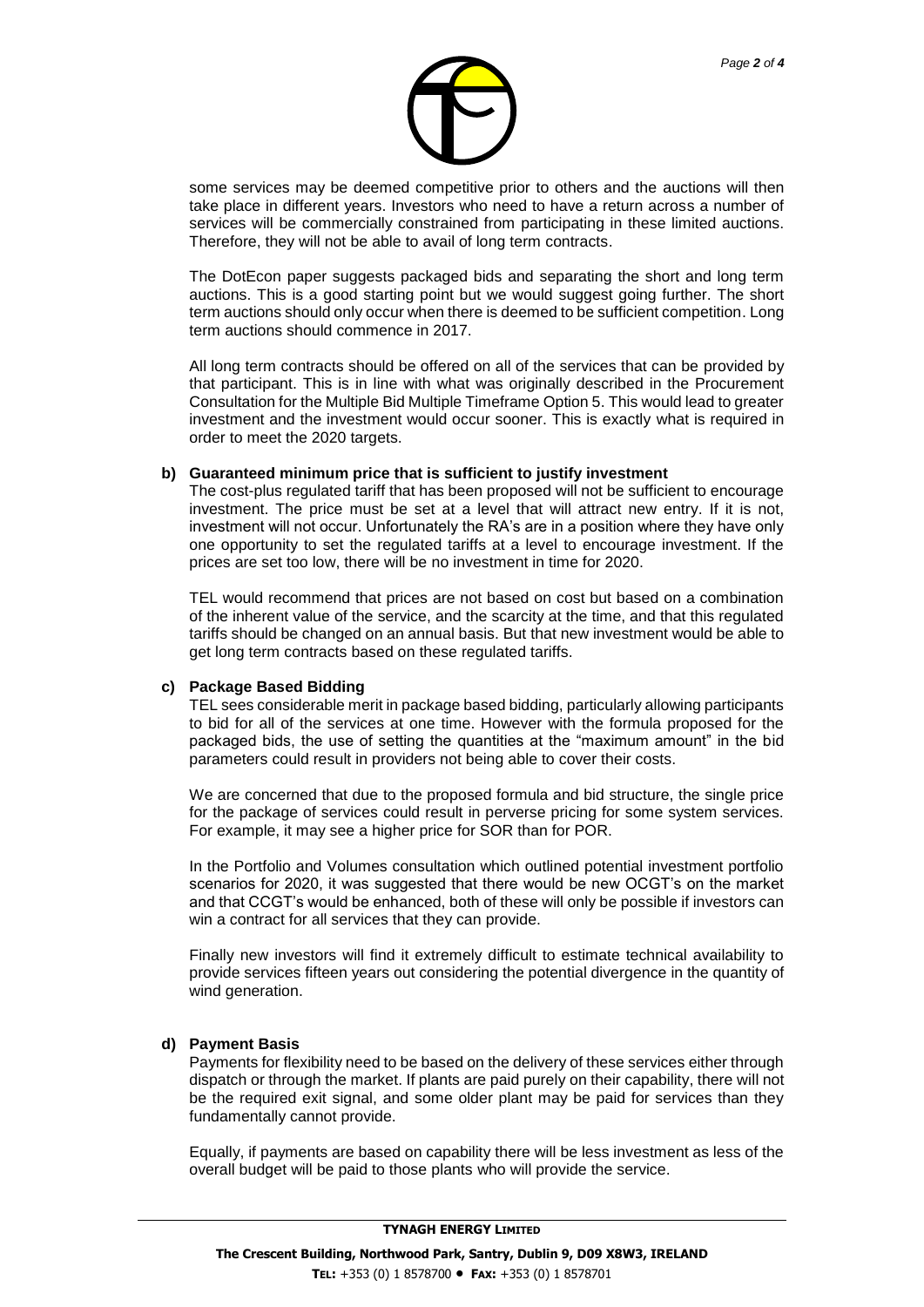

TEL urges the RA's to ensure that investors see clarity and certainty in the DS3 System Services process, otherwise the success of the project is at risk.

### **2. Commitment Model**

The commitment model has the potential to be counterproductive. If plants are forced to provide services at times of low volume there will be an increase in SMP at these times. If for example there are only 6 CCGT's to meet the system, each CCGT has a max output of 400MW, and a minimum generation of 200MW. At times of low wind and a net thermal demand of 1200MW, we would expect the SMP to be set by the third cheapest CCGT. However, if there is a requirement for all plants to provide system services at the time, they may all be forced to run at minimum generation, at which stage the most expensive plant will set the market price.

## **3. Interim Tariffs**

While TEL accepts that there is an outstanding consultation on Interim Tariffs, it is important that these points are stated as soon as possible.

Interim tariffs have to be set at a level that will encourage those that are considering investing to deem the investment worthwhile. Investors look at these rates as indicative of income from the system. If these rates are too low, investors will not come back for a second look at DS3 but will invest elsewhere.

Furthermore the published Interim Tariffs will actual see a loss of revenue for generators. Of the fourteen services, three fast acting services have been placed into an experimental pot of €3 million. The remaining four new services which appear to have been budgeted to receive more than €20 million will see a matching reduction (as outlined in the consultation) for generators in their capacity revenue. While the initial seven services will actual see a drop of 24% in generator revenue for these services.

The following table outlines the current and proposed rates and shows the volume that will be provided by a 400MW CCGT with AVR.

| Revenue per hour             | Volume | Proposed | <b>Current</b> | <b>Better rate?</b> |
|------------------------------|--------|----------|----------------|---------------------|
|                              |        | Rate     | Rate           |                     |
| <b>Primary Operating</b>     | 20     | 49.40    | 47.20          |                     |
| Reserve (POR)                |        |          |                | Proposed            |
| <b>Secondary Operating</b>   | 20     | 27.40    | 45.40          |                     |
| Reserve (SOR)                |        |          |                | Current             |
| <b>Tertiary Operating</b>    | 32     | 38.08    | 60.48          |                     |
| Reserve (TOR1)               |        |          |                | Current             |
| <b>Tertiary Operating</b>    | 40     | 39.60    | 37.60          |                     |
| Reserve (TOR2)               |        |          |                | Proposed            |
| <b>Replacement Reserve</b>   | 200    | 26.00    | 42.00          |                     |
| - Synchronised (RRS)         |        |          |                | Current             |
| <b>Steady State Reactive</b> | 158    | 31.60    | 44.24          |                     |
| Power - Leading              |        |          |                | Current             |
| <b>Steady State Reactive</b> | 248    | 49.60    | 69.44          |                     |
| Power - Lagging              |        |          |                | Current             |

## **TYNAGH ENERGY LIMITED**